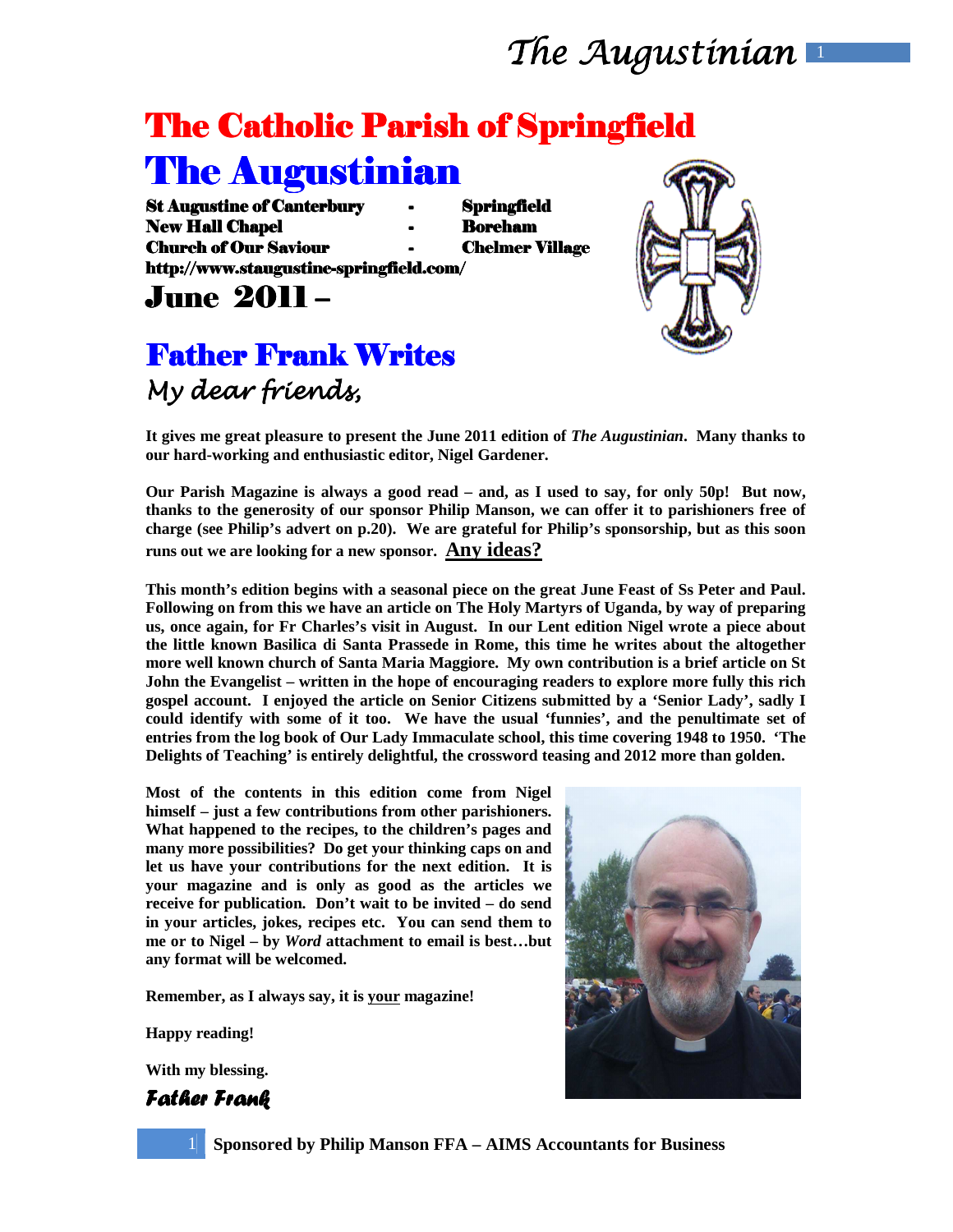**The Feast of St. Peter and St. Paul The Feast of the Holy Apostles Peter and Paul is at the same time a grateful memorial of the great witnesses of Jesus Christ and a solemn confession for the Church:** *one, holy, catholic and apostolic***. It is first and foremost a feast of** *catholicity.* **The sign of Pentecost - the new community that speaks all languages and unites all peoples into one people, in one family of God -, this sign has become a reality. Our liturgical assembly, at which Bishops are gathered from all parts of the world, people of many cultures and nations, is an image of the family of the Church distributed throughout the earth. (Pope Benedict XV1th 29th June 2005)** 

**29th June - This feast day commemorates the martyrdom of the two great Apostles, assigned by tradition to the same day of June in the year 67. They had been imprisoned in the famous Mamertine Prison of Rome and both had foreseen their approaching death. Saint Peter was crucified; Saint Paul, a Roman citizen, was slain by the sword.** 

**The Chief of the Apostles was a native of Galilee like Our Lord. As he was fishing on its large lake he was called by Our Lord to be one of His apostles. Peter was poor and unlearned, but candid, eager, and loving. In his heart, first of all, his conviction grew, and then from his lips came the spontaneous confession:** *"Thou art the Christ, the Son of the living God!***" Our Lord chose him and prepared him to be the Rock on which He would build His Church,** 



**His Vicar on earth, the Head and Prince of His Apostles, the centre and indispensable bond of the Church's unity, the unique channel of all spiritual powers, the guardian and unerring teacher of His truth.** 

**All Scripture is alive with Saint Peter; his name appears no fewer than 160 times in the New Testament. But it is after Pentecost that he stands out in the full grandeur of his office. He sees to the replacement of the fallen disciple; he admits the Jews by thousands into the fold and in the person of Cornelius, opens it to the Gentiles; he founds and for a time rules the Church at Antioch.** 

**Ten years after the Ascension Saint Peter transferred his apostolic capital to Rome, going in person to the centre of the majestic Roman Empire, where were gathered the glories and riches of the earth, along with all the powers of evil. From there he sent Saint Mark, his valued secretary, to establish the Church of Alexandria in Egypt. In Rome Saint Peter's Chair was placed; there for twenty-five years he laboured at building up the great Roman Church. He was crucified by order of Nero and buried on the Vatican Hill, where now the Basilica stands which bears his name. (Magnificat.com)**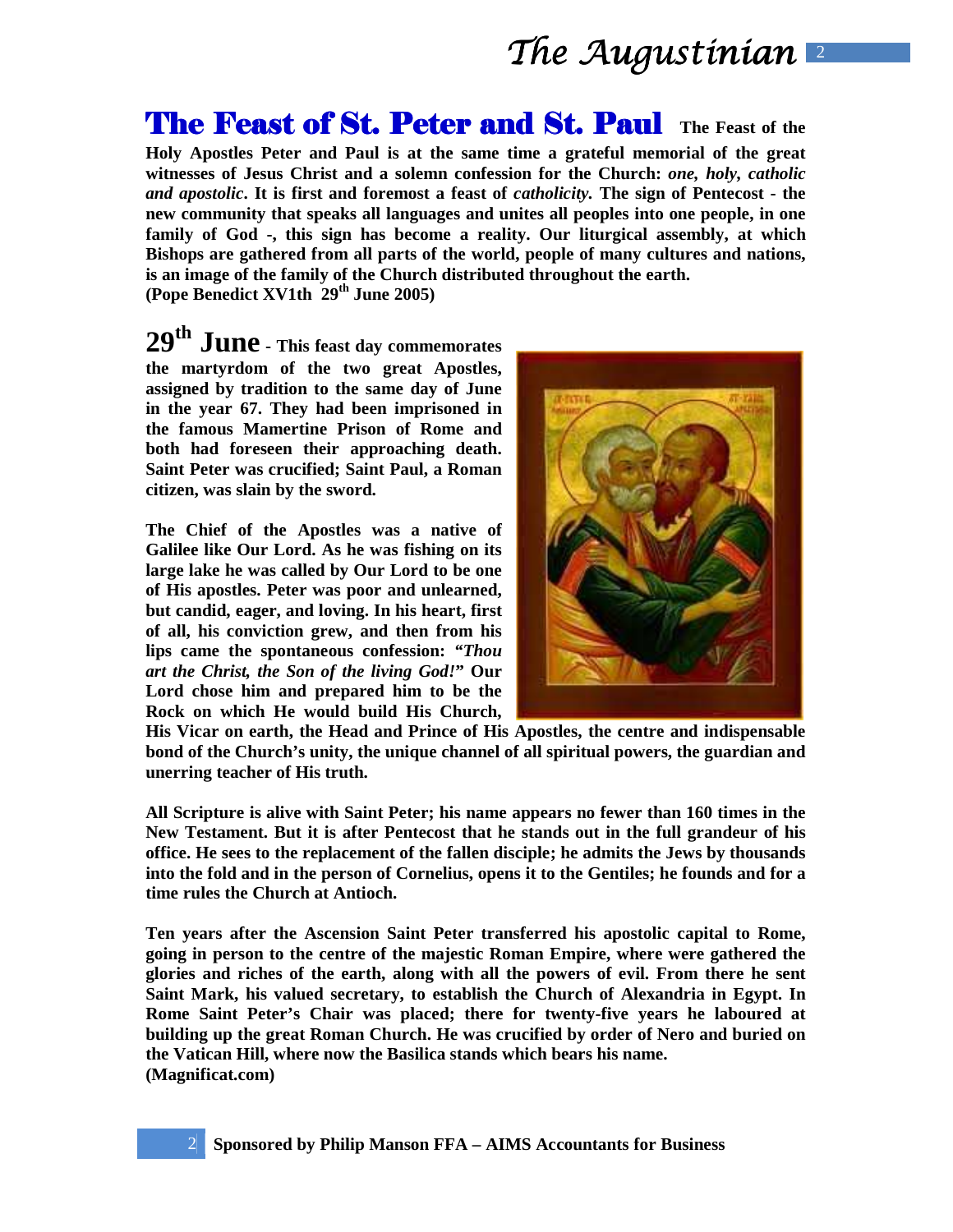### **The Holy Martyrs of Uganda**

**It is always nice to welcome Father Charles to Springfield for the summer. The aim of this article is to help us to remember the long tradition of Christian fellowship that has been an integral part of Ugandan society for many years.** 

**These Saints lived in the area of Central Africa we now call Uganda. Never had anyone spoken the name of God in that land and many evil traditions ruled there by means of slavery, sorcery and cannibalism. One day in 1879, Father Lourdel and Father** 



**Livinhac, two members of the White Fathers' Society, arrived amid the native Ugandans. At once they introduced themselves to King Mutesa, who welcomed them peacefully and granted them permission to reside in his kingdom.** 

**The dedicated missionaries were all to all, and they rendered service any way they could. Less than seven months after they opened a catechumenate, they selected some individuals worthy of preparation for Baptism. King Mutesa took an interest in what the Fathers were preaching, but before long their words aroused the anger of the jealous witch doctors and of the Arabs traders, who were engaging in slavery.** 

**Anticipating a persecution, Fathers Lourdel and Livinhac baptized the natives who were** 

**already prepared and then withdrew south of Lake Victoria with a few young Christians they had bought out of slavery. A smallpox epidemic decimated the population of that area, and the missionaries baptised great numbers of dying children.** 

**After they had been three years in exile, King Mutesa passed away. His son, Mwanga, who was in favour of the new religion, asked them to return. On July 12, 1885, the inhabitants of Uganda, who had not forgotten the multiple benefits they had received from the missionaries, gave Fathers Lourdel and Livinhac a triumphant welcome. The local natives they had baptised before their departure had baptised others in turn; their apostolate promised to be a flourishing one. However, the new king's minister felt intimidated by the Christians' success, especially that of the leader of the pages, Joseph Mukasa, who opposed the prevalent immorality.** 

**This young man was the friend and confidant of the king and could easily have become the second most important person in the kingdom. His only ambition, however, was to fulfil the teachings of Christ in himself and in his companions. The minister convinced the young king that the Christians wanted to seize his throne; the witch doctors insisted that the supposed conspirators be punished by death at once. Mwanga yielded to these false accusations, and on November 15, 1885, he had Joseph Mukasa burned to death.**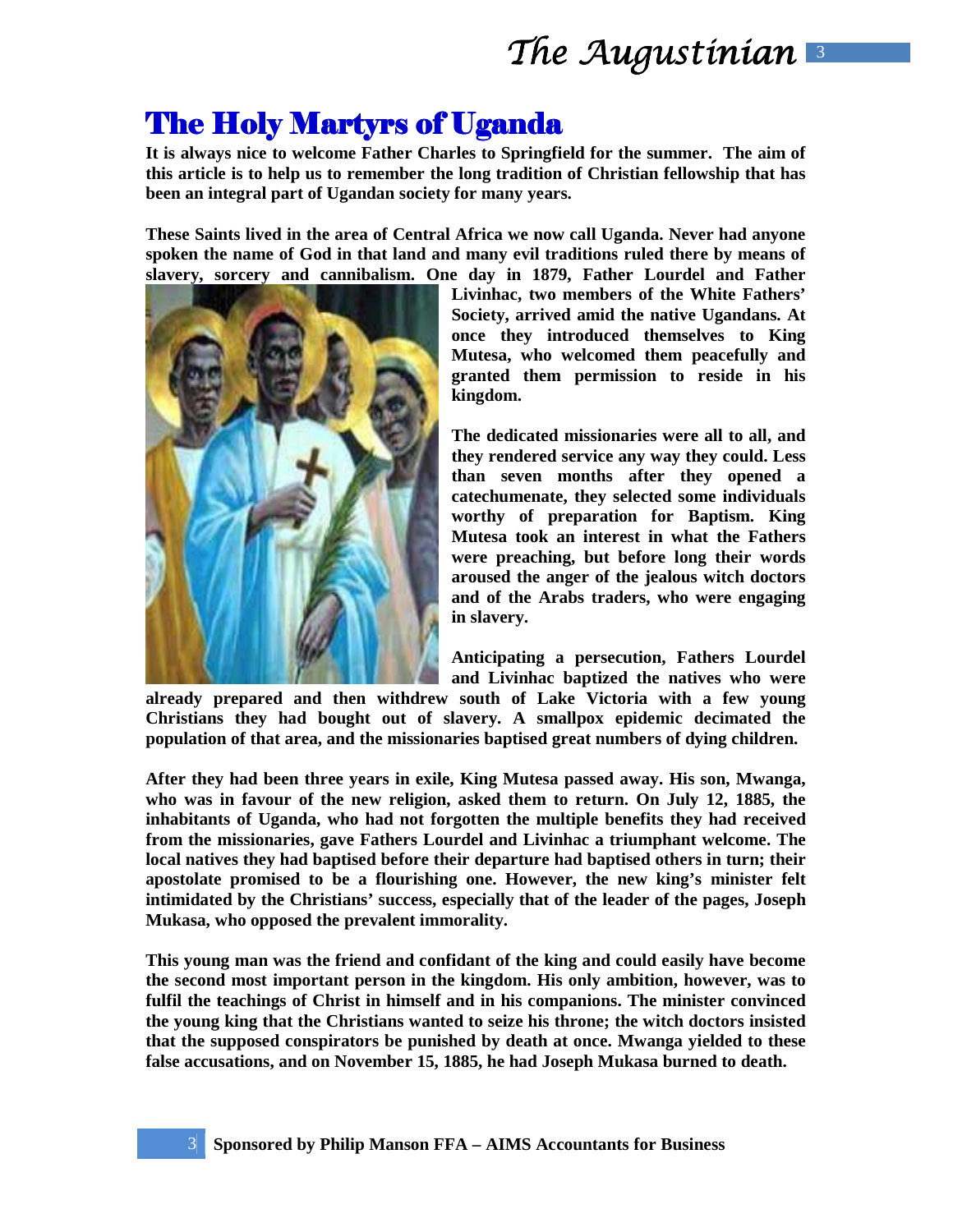**The tyrant boasted, "After I've killed that one, all the others will be afraid and will abandon the religion of the priests." Contrary to this prediction, however, conversions continued to abound. On the night of Joseph's martyrdom, twelve catechumens requested the favour of Baptism. Another 105 catechumens were baptised during the week following Joseph's death, some of whom would later be numbered among the eleven future martyrs.** 

**On May 25th, six months after the odious murder of Joseph, the king returned from a hunt and summoned one of his pages, Dennis, aged 14. Mwanga questioned him and learned that he was studying catechism with Mwafu, a baptised boy. He flew into a rage and thrust his poisoned spear through the boy's throat. The executioners completed the task the following day, May 26th, on which the despot officially declared open persecution against the Christians.** 

**The same day Mwanga had young Honoratus mutilated and tortured, and a neophyte named James, who had once attempted to convert Mwanga to Christianity, had a yoke hung around his neck. Then Mwanga assembled all the Christian pages and gave orders for them to be led to the pyre in Namugongo and burned alive. James died in that fire along with the other martyrs on June 3, 1886, on the feast of the Ascension. Father Lourdel later wrote:** 

**"Those between 18 and 25 years old were tied together. The younger boys, bound tightly together, could hardly walk without jostling one another. I saw little Kizito laughing at all the scrimmaging as though it were some kind of a game he was playing with his friends." There were fifteen Catholics in all, three of whom were released at the last minute. There are twenty-two officially canonized Catholic martyrs, whose deaths occurred between 1885 and 1887.** 

**On May 26, 1886, on its way to the torture site,** 



**the condemned group encountered a young man named Pontian. The head executioner asked him, "Do you know how to pray?" Pontian answered in the affirmative; the torturer pierced him with a spear and cut off his head. When nighttime fell, each of the martyrs was immobilized in a yoke; the chief executioner's son was forced to leave the group of victims and return home. After a long, exhausting trek in which they received untold mistreatment, the captives reached Namugongo on May 27th. A hundred or so torturers divided the prisoners among themselves.** 

**The cruel executioners laboured until June 3rd to gather all the wood needed for the fire. Thus the prisoners had to wait six long days — long days filled with privation and suffering, and cold, sleepless nights filled with ardent prayer, while awaiting the death that would come to crown their heroic combat. The beating of the tom-toms throughout**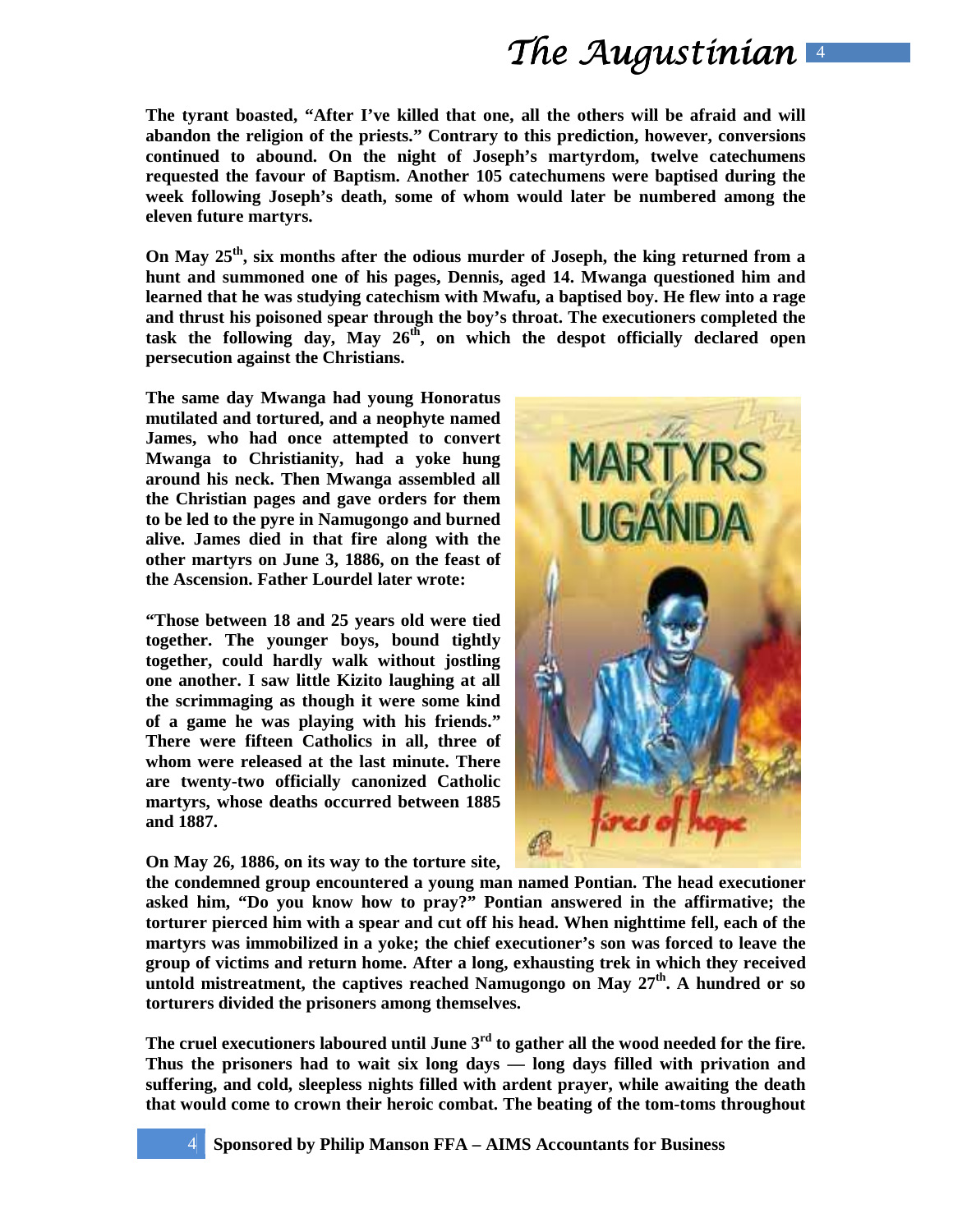**the night of June 2nd told the languishing martyrs, bound in their huts, that the immense fire of their supreme holocaust would soon be lit.** 

**Charles Lwanga, a young man of great strength and agility, had been appointed by the king to direct a group of pages; he had taught them catechism in hiding. He was now separated from his companions to be burned in an especially terrible manner. The torturer lit the fire in such a way as to burn the feet of his victim first. "You're burning me," said Charles, "but it's like water you're pouring to wash me." When the flames reached the area of his heart, just before he expired, Charles murmured, "My God! My God!"** 

**As the group of martyrs drew near the fire, a triumphant cry resounded: Mbaga, the chief executioner's son, had succeeded in running away from home to fly to his martyrdom. He was jumping with joy upon finding himself once again in the company of his friends. He was struck down with a hammer, and then rolled along with the others into reed mats as the executioners prepared to throw them into the fire.** 

**After the torturers had burned their feet, they promised to release them promptly if they would give up praying. But these heroes did not fear the death of the body. Faced with a categorical refusal to apostatize, the torturers lit the fire. Above the roaring of the great fire and the clamour of the bloodthirsty executioners, the prayers of the holy martyrs rose up calm, ardent and serene: "Our Father, who art in heaven..." The executioners knew they were dead when they stopped praying.** 

**The last of the martyrs was called John Mary. He had been obliged to live in hiding for a long time; finally, tired of his wandering life, he conceived an ardent desire to die for his faith. Despite the advice of his friends, who attempted to dissuade him from his project, John Mary decided to go and speak to King Mwanga. No one ever saw him again; on January 27, 1887, Mwanga had him beheaded and thrown into a pond.** 

**Popular devotion to the Martyrs of Uganda took on a universal character after Saint Pius X proclaimed them Venerable on August 16, 1912. Their beatification occurred on June 6, 1920, and they received the honours of canonization on October 18, 1964.** 

### **A Visit to Rome**

**In February my wife and I had the opportunity of visiting Rome during the school half term. This was my first visit to Rome, although my wife had been to the city many years before when she was in school herself. One of the advantages of booking a "proper" visit with a travel company was the excellent guide** 



**book they provided – ably supported by Father Stephen Myers of Holy Family Parish, Dagenham, who happened to be in the city at the same time. Our hotel was very near the Termini – the main station in Rome, and only a few minutes' walk from one of the most impressive building in the city. In the previous issue of the Augustinian we**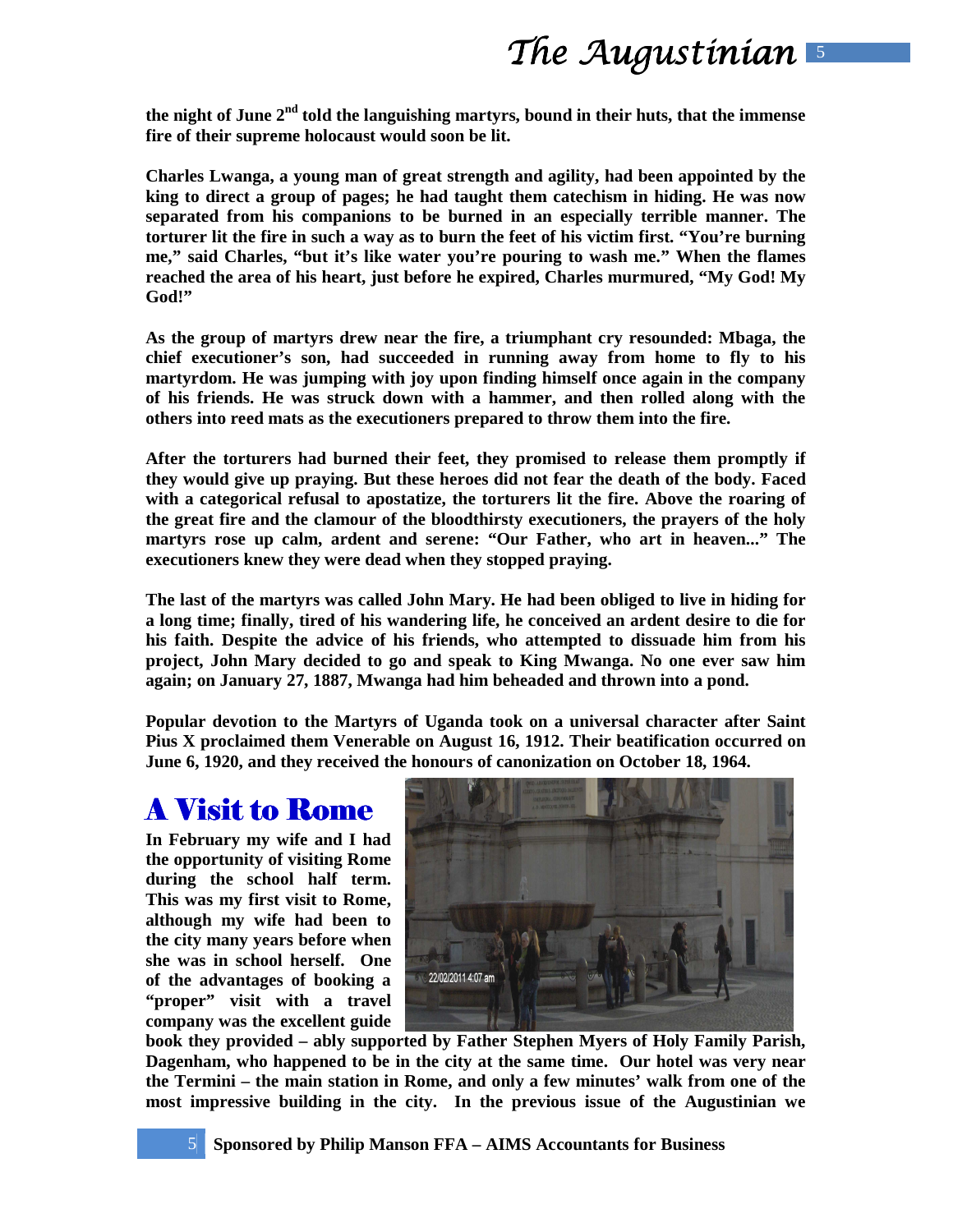**included an article about one of the less well know churches. With thanks to the Thomas Cook guidebook we've now added something about Santa Maria Maggiore.** 

**Santa Maria Maggiore** stands on the site of a temple to the goddess **Cybele. According to a 13th-century legend, the first church was built here by Pope Liberius (352-66), on the site of an apparition of the Blessed Virgin Mary. The legend has it that the Virgin appeared to Pope Liberius and the patrician Giovanni Patrizio on August 4, 352 (or 358), instructing them to build a church on the Esquiline Hill. That night, the floor plan was outlined by a miraculous snowfall.** 

**Archaeological evidence, on the other hand, indicates that the church was probably first** 

**built in the early 400s and completed under Pope Sixtus III (432- 440).** 

**This was a time when churches dedicated to Mary were beginning to spring up all over the empire, prompted by an increasingly popular devotion to the Virgin and the official acceptance of her title "Theotokos" (Mother of God) at the Council of Ephesus in 431.** 



**The church has had many names over the years: first** *Santa Maria della Neve* **(St. Mary of the Snow) after the snowfall, then** *Santa Maria Liberiana* **after Pope Liberius. After the basilica obtained a relic of the Holy Crib, it was called** *Santa Maria Del Presepe* **(St. Mary of the Crib). It was finally named** *Santa Maria Maggiore* **(St. Mary Major) because it is the largest of the 26 churches in Rome dedicated to the Virgin Mary.** 

**Santa Maria Maggiore was fully restored and renovated in the 18th century - the facade and most of the interior decorations date from this period. Today, the basilica is served by Redemptorist and Dominican fathers and remains very popular with pilgrims and tourists alike.** 

**The development of the city has taken away the impact of Santa Maria Maggiore's commanding position on the summit of the Esquiline Hill, but the church is still considered by many to be the most beautiful church in Rome after St Peter's.** 

**Santa Maria Maggiore still retains its ancient layout, but most of the exterior dates from the 18th century. The only visible exterior part of the Early Christian basilica is a short length of the clerestory wall, seen from Via dell'Esquilino.**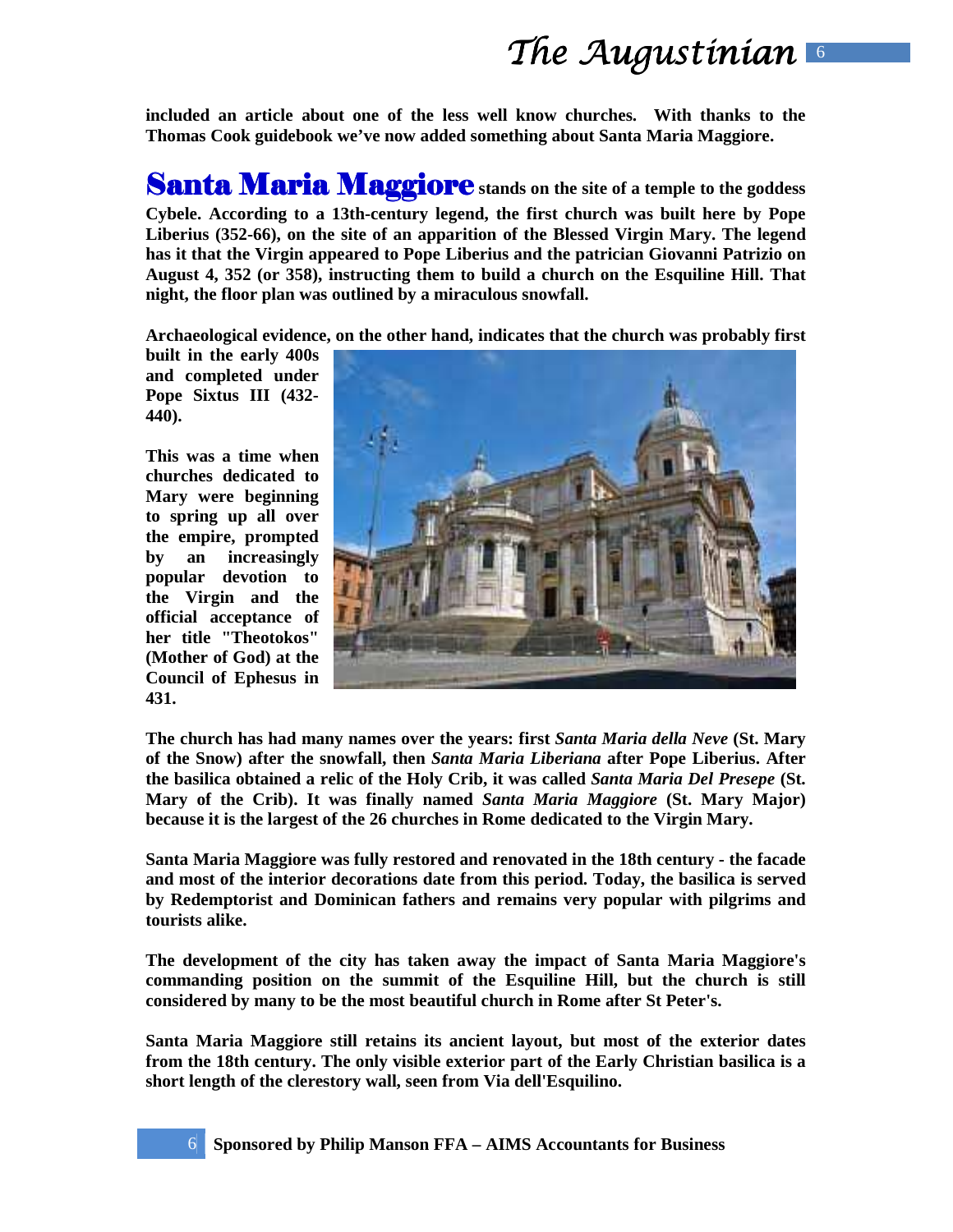**The interior of the basilica preserves its majestic Early Christian form, which was standard in Rome in the 5th century: a tall, wide nave with side aisles and a round apse at the end.** 

**The 5th-century mosaics on either side of the nave depict scenes from the Old Testament. This was the first largescale cycle of Biblical scenes in Rome. The left-hand side has scenes of Abraham, Jacob and Isaac; the righthand side has scenes of Moses and Joshua.** 

**Although most are original, not all the nave mosaics have survived. The cycle of Biblical scenes is thus interrupted several times and some panels were replaced by painted copies in the 16th century.** 

**The golden mosaics of the triumphal** 



**arch are also from the 5th century and depict scenes from the early life of Christ. The imagery of these mosaics is rich and complex and the details have been interpreted in various ways; the second woman in the Epiphany scene, for example, has not been certainly identified. The scenes are as follows:** 

- **Left side: The Annuciation; Joseph doubting; the Epiphany, with the young Christ seated on a throne and attended by angels and Mary on the right (the woman on his left might be "Divine Wisdom"); the Massacre of the Innocents and Herod on a throne; sheep before the gates of Jerusalem.**
- **Right side: The Presentation in the Temple; the Flight into Egypt, in which the pagan ruler Aphrodisius immediately recognizes Christ's divinity; Herod visited by the Magi; the city of Bethlehem.**
- **Centre: A circle containing the apocalyptic throne of Christ with the Book of the Seven Seals, flanked by Sts. Peter and Paul and the symbols of the Four Evangelists. At the bottom is the inscription: XYSTUS EPISCOPUS PLEBI DEI, "Sixtus the Bishop to the people of God."**

**The apse mosaic, depicting the Coronation of the Virgin, is from the late 13th century, by Franciscan friar, Jacopo Torriti. The loggia above of the main entrance contains 13th-century mosaics, but is not always open.** 

**The Athenian marble columns supporting the nave are the oldest parts of the church they either come from the first basilica or from an antique Roman building. However, the shafts were reworked and the old capitals and bases were replaced during a restoration of the 18th century.** 

**The medieval bell tower is the highest in Rome at 240 feet, (about 75 m). The floor of the church is paved in** *opus sectile* **mosaic, featuring the Borghese arms of an eagle and a dragon.**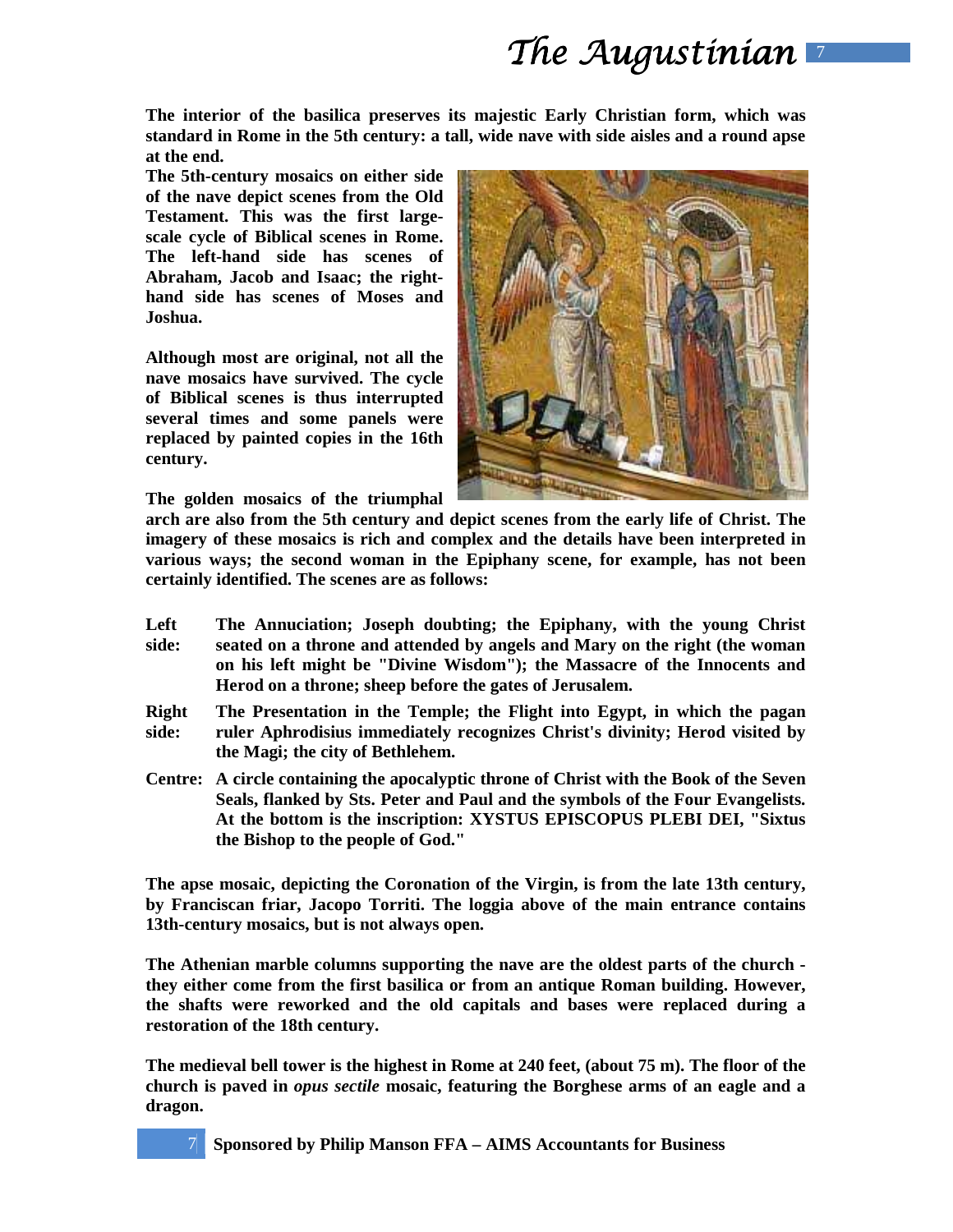**The high altar of this Patriarchal basilica is a papal altar, used only by the pope himself, or a priest given specific permission by him. It is traditional for the pope to lead a mass here on the Feast of the Assumption of Mary, every August 15. A porphyry urn on the altar contains the relics of St. Matthew and other martyrs.** 

**Beneath the altar is a** *confessio* **with a kneeling statue of Pope Pius IX. Beneath this, St.** 



**Jerome (d.420), Doctor of the Church and author of the Latin translation of the Bible, is buried in the Bethlehem crypt. The crypt is built to resemble the cave of the Nativity in Bethlehem.** 

**In the right transept is the Sistine Chapel, containing the elaborate tomb of Pope Sixtus V (1521-90) and decorated with frescoes and reliefs of events from his reign. The chapel centres on a reliquary** 

**containing part of the Holy Crib, which was carried to Rome by Christian refugees during the Muslim conquest of the Holy Land in the 7th century. Just outside the chapel is the tomb of Gian Lorenzo Bernini and his family.**

**Across the way, the Pauline chapel is sumptuously decorated and houses the tombs of Pope Paul V (1552-1621) and his immediate predecessor Clement VIII. It is also home to the famous icon of the Virgin Mary known as** *Salus Populi Romani***, "Health of the Roman People." The name derives from a miracle in which the icon helped keep plague from the city. Legend claims that it was painted from life by St. Luke the Evangelist, but most scholars date it to the 13th century.** 

**Another relic held by the church are pieces of the True Cross, housed in a 14th-century cross-shaped reliquary. According to a 14th-century manuscript (***Mirabilia Urbis Romae***), there were even more relics that have not survived: "There be also... some of the milk of the blessed Virgin, and Our Lord's blood in a crystal."** 

**A museum below the church contains Roman remains that were found here in the 18th century, including a section of Roman road, a mosaic pavement, two wells, a series of arches and narrow passages cut into the bedrock.** 

**"A united humanity will be able to confront the many troubling problems of the present time: from the menace of terrorism to the humiliating poverty in which millions of human beings live, from the proliferation of weapons to the pandemics and the environmental destruction which threaten the future of our planet."** 

**Pope Benedict XV11 – A Call for Unity** 

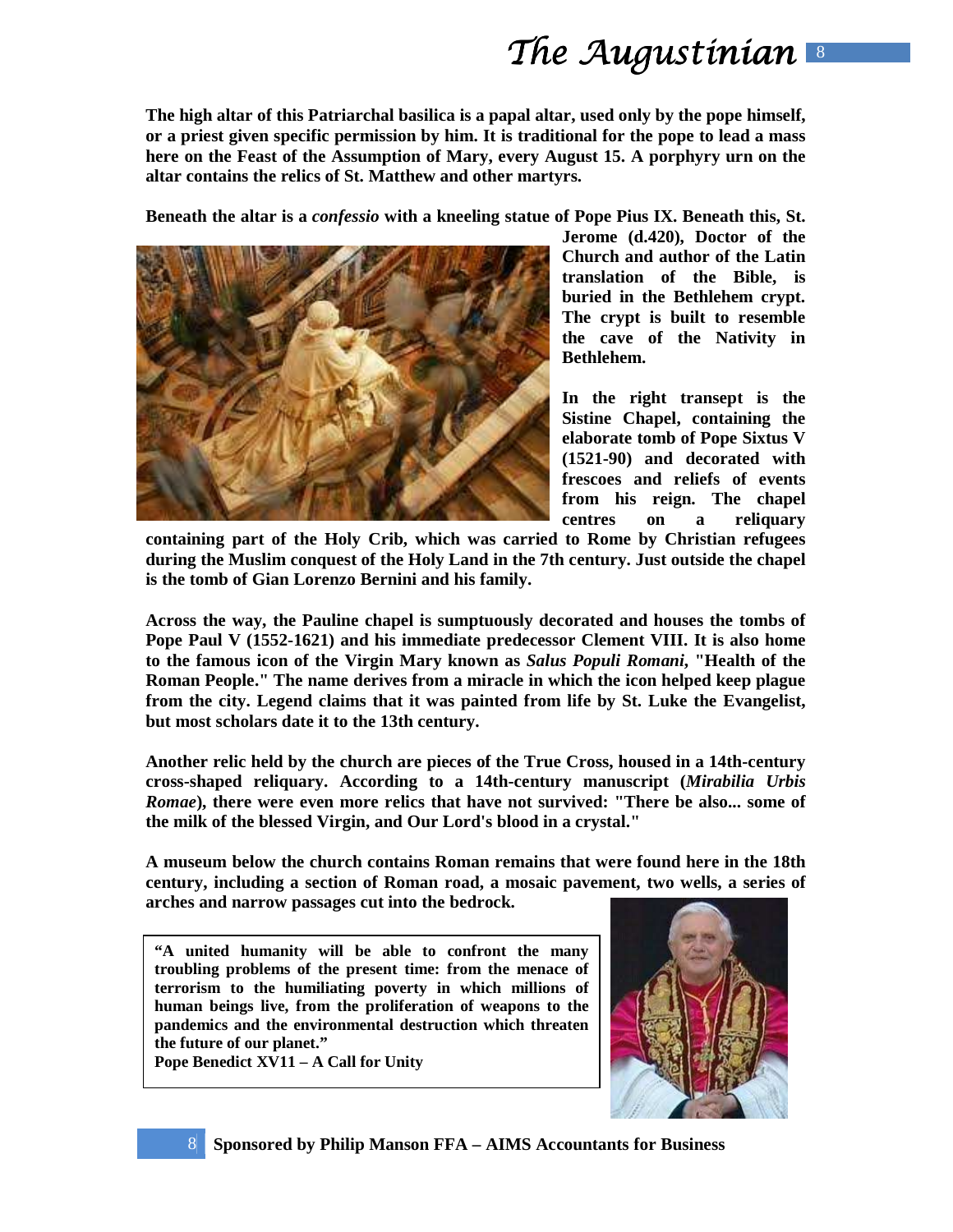### **St John the Evangelist**

**I have a particular love of scripture, although I would never claim to be a scripture scholar. Each one of the Gospels is a great treasure, but I must admit to having a** 



**particular fondness for St John's Gospel – for me it reaches real depths, reaches parts the others cannot reach. There is some dispute among scholars as to the identity of the writer of the Gospel. Some claim it is John himself, others that followers of John were responsible for putting together his teachings. I believe that the Gospel is substantially the work of John himself, but it is an article of faith with me – neither I (nor anyone else) can prove it one way or the other. Either way, the author (if not the writer) is none other than 'the beloved disciple'. We can all agree on that.** 

**St John the Evangelist (or St John the Theologian as the Orthodox call him), not to be confused with St John the Baptist, was one of the Twelve – the brother of James. The two brothers are referred to as the Sons of Zebedee, and sometimes as the Sons of Thunder – we can only speculate as to whether this** 

**means they were hot tempered. Their mother was Salome, one of the women who stood at the foot of the Cross. Salome may have been the sister of Mary, the mother of Jesus. The Marys at the foot of the cross at the Crucifixion included, by agreement of all four evangelists, Mary, the mother of Jesus and Mary Magdalene. John says that there were three Marys, the third being the sister of Our Lady and wife of Cleopas. These lists can be reconciled only be supposing that John's third Mary is identical with the third woman mentioned by the other evangelists whom, however, they identify as the mother of the Sons of Zebedee, called, not Mary, but Salome. We cannot prove this one way or the other, but a family relationship between James and John and Jesus is accepted by many (including me, for what it's worth).** 

**The Gospels of Matthew, Mark and Luke are known as the synoptic gospels. They follow a common pattern and have common roots – they give us a shared outlook or view (hence "synoptic").** 

**Scholars agree that of the four gospels, Mark is the oldest having been written shortly after St Peter's death, that is around 65AD (Mark was very much St Peter's amanuensis). Thus it was written within living memory of the events it describes. Before it was written down, of course, there would have been a strong oral tradition found in the preaching of St Peter and others.** 

**Both Matthew (written in the last quarter of the first century) and Luke (written in the final third of the first century) share much of the material contained in Mark, together with a second common source, a lost document, which scholars refer to as Q (an abbreviation of the German Quelle, i.e. source). Mark and Q, for example, account for one half of Luke's Gospel.**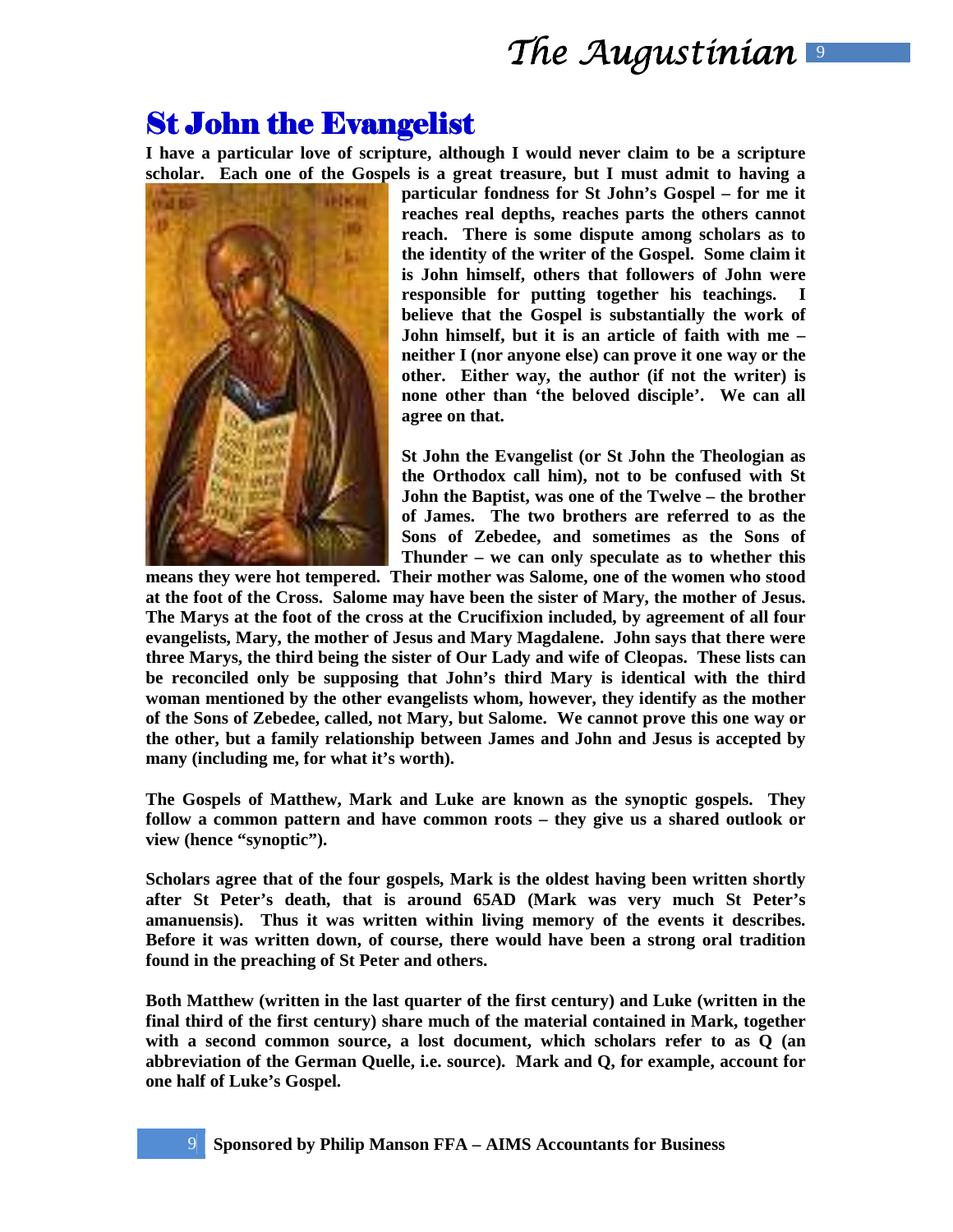**St John's Gospel, on the other hand, developed separately. It comprises theological reflections on the person of Jesus and on the significance of the events surrounding his ministry. The writing in John's Gospel provides us with a mature reflection on all that the author, none other than the apostle John, witnessed – they present us with a lifetime of meditation, thought and prayer. As the Catholic biblical scholar Nicholas King writes:** 

*As soon as you open John's Gospel you are aware that you are breathing a different air from that which you encountered in Matthew, Mark and Luke. It has often been described as 'a magic pool, in which an elephant may swim and an infant paddle'. My sense of it is that it is a journey into the mystery of who Jesus is, inviting us ever deeper, as the story unfolds. The reader will do well to remember that this is a very rich Gospel, whose meaning emerges slowly, over a lifetime of reading.*

**Whilst Mark roots Jesus' ministry in the prophesies of Isaiah, some 800 years before the first Christmas (see Mark 1:2), and Matthew traces Jesus' genealogy back to Abraham (Matthew 1:2-17), and Luke back even further to Adam (Luke 3:23ff), we know we are for something different, that we are in for a treat with John who makes it clear that Jesus is from no earthly descent. We read: "In the** *beginning* **was the Word" (John 1:1)** 



**and that it was this "Word that became flesh" (John 1:14). John's Jesus is majestic and mysterious – he is none other than the eternal Christ.** 

**It is John who gives us the I AM sayings of Jesus (God giving Jesus his own name! [cf: Exodus 3:14]). I find these a constant source of inspiration: I AM the bread of life. I AM the vine, you are the branches. I AM the good shepherd. I AM the resurrection and the life, and so on. What a treasurehouse!** 

**It is John who gives us the "signs" – full of depth and layers of meaning. I particularly like the Wedding at Cana (Ch2) and the Woman at the Well (Ch4).** 

**It is John who gives us an account of the feeding of the 5,000 which is monumental as he uses the occasion to teach us about the significance of the Eucharist (Ch6).** 

**It is John who teaches us that the Eucharist can never be an end in itself. He points to the significance of the Dismissal (or Commissioning) at the end of Mass by making it clear that we receive from him so that we can go out and serve others (13:2-15).** 

**It is John who makes use of powerful imagery (e.g. dark and light) and double meanings (e.g. "Destroy this Temple, and in three days I will raise it up [2:20]).** 

**John's Gospel is a real treasure house, one we can never grow tired of reading. I hope I have inspired you to re-read this wonderful Gospel written by one who experienced the presence of Jesus – an experience that changed and defined the rest of his life. May his words change our lives too.**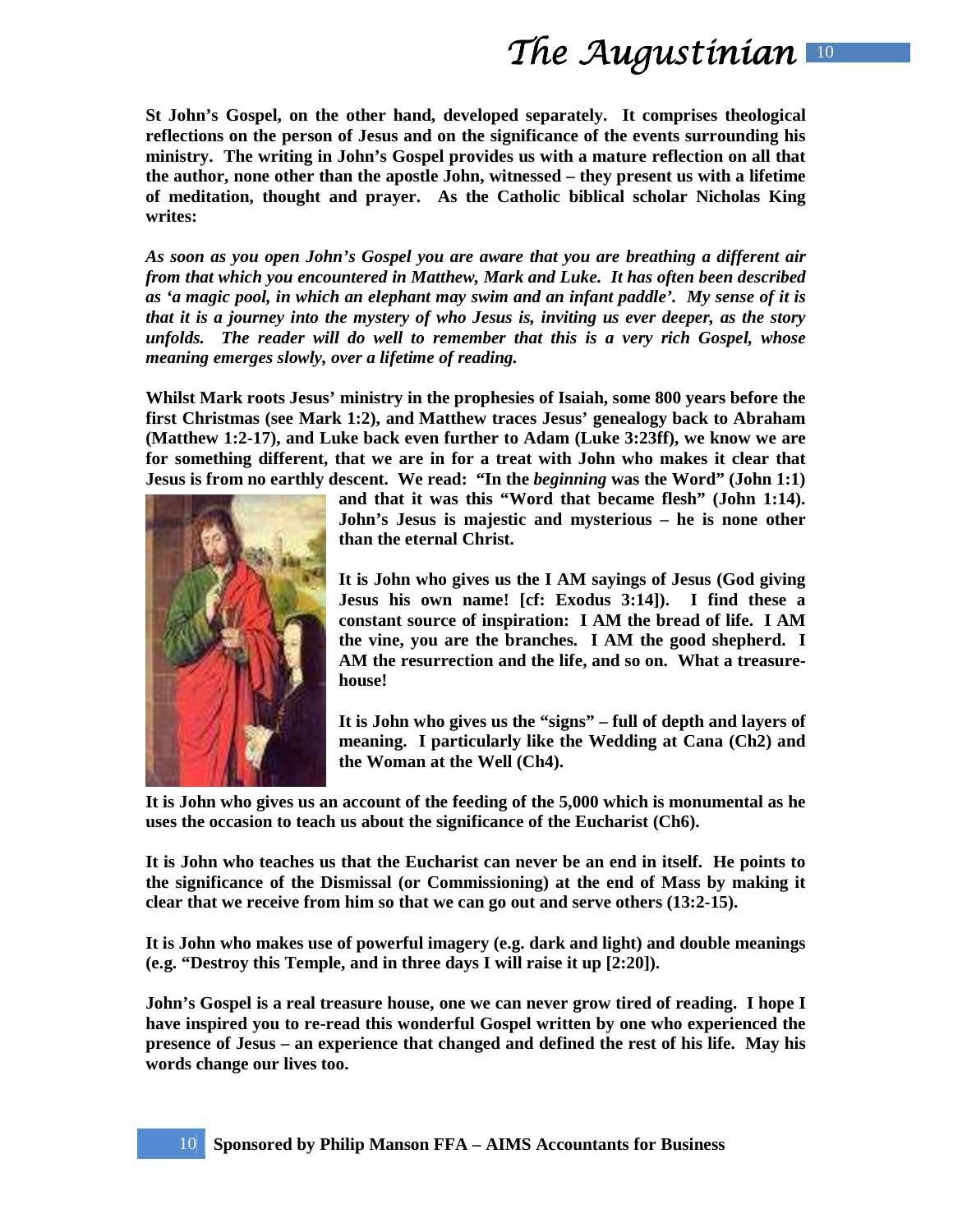**Thank you for reading some of my thoughts about this Gospel, which has become a sort of 'love-affair' for me over the years.** 

**May the Word that became flesh bless you now and always.** 

**Fr Frank** 

### What Senior Citizens Are Worth

**Did you know that we old folk are worth a fortune? We have silver in our hair, gold in our teeth, stone in our kidneys, lead in our feet and gas in our stomachs: I have become a little older since I saw you last and a few changes have come into my life.** 

**Frankly I have become a frivolous old woman! I am seeing six gentlemen every day. As soon as I wake up Will Power helps me out of bed. Then I go to see Jimmy Riddle and it's time for breakfast with Mr. Kellogg. This is closely followed by the refreshing company of Mr. Tetley, or my other friend who I know only by his initials – P.G. Then comes someone I don't like at all – Arthur It is – he knows he is not welcome but he insists on being here and, what is more, he stays for the rest of the day. Even then** 



**he does not like to stay in one place so he takes me from joint to joint. After such a hectic day I am glad to get to bed – and with a Johnny Walker too!** 

**What a hectic life! Oh yes, I am now flirting with Al Zheimer. The vicar came to call the other day and said that at my age I should be thinking of the hereafter. I told him I did all the time. For no matter where I am, the bedroom or the garden, I ask myself "Now, what am I here after?" Well I'll close now and hope that Will Power is your constant companion too, but do make sure that his friend, Emma Royd, does not creep up on you from behind! Watch out for the crafty one – Gerry Atric! Submitted by a Senior Lady** 

### **Meeting God**

**A middle aged woman had a heart attack and was taken to the hospital. While on the operating table she had a near death experience. Seeing God she asked "Is my time up?" God said, "No, you have another 40 years, 2 months and 8 days to live."** 



**Upon recovery, the woman decided to stay in the hospital and have a facelift, liposuction, and a tummy tuck. She even had someone come in and change her hair colour. Since she had so much more time to live, she figured she might as well make the most of it. After her last operation, she was released from the hospital.** 

**While crossing the street on her way home, she was killed by an ambulance. Arriving in front of God, she demanded, "I thought you said I had another 40 years" Why didn't you pull me out of the path of the ambulance?"** 

**God replied, "I didn't recognize you."**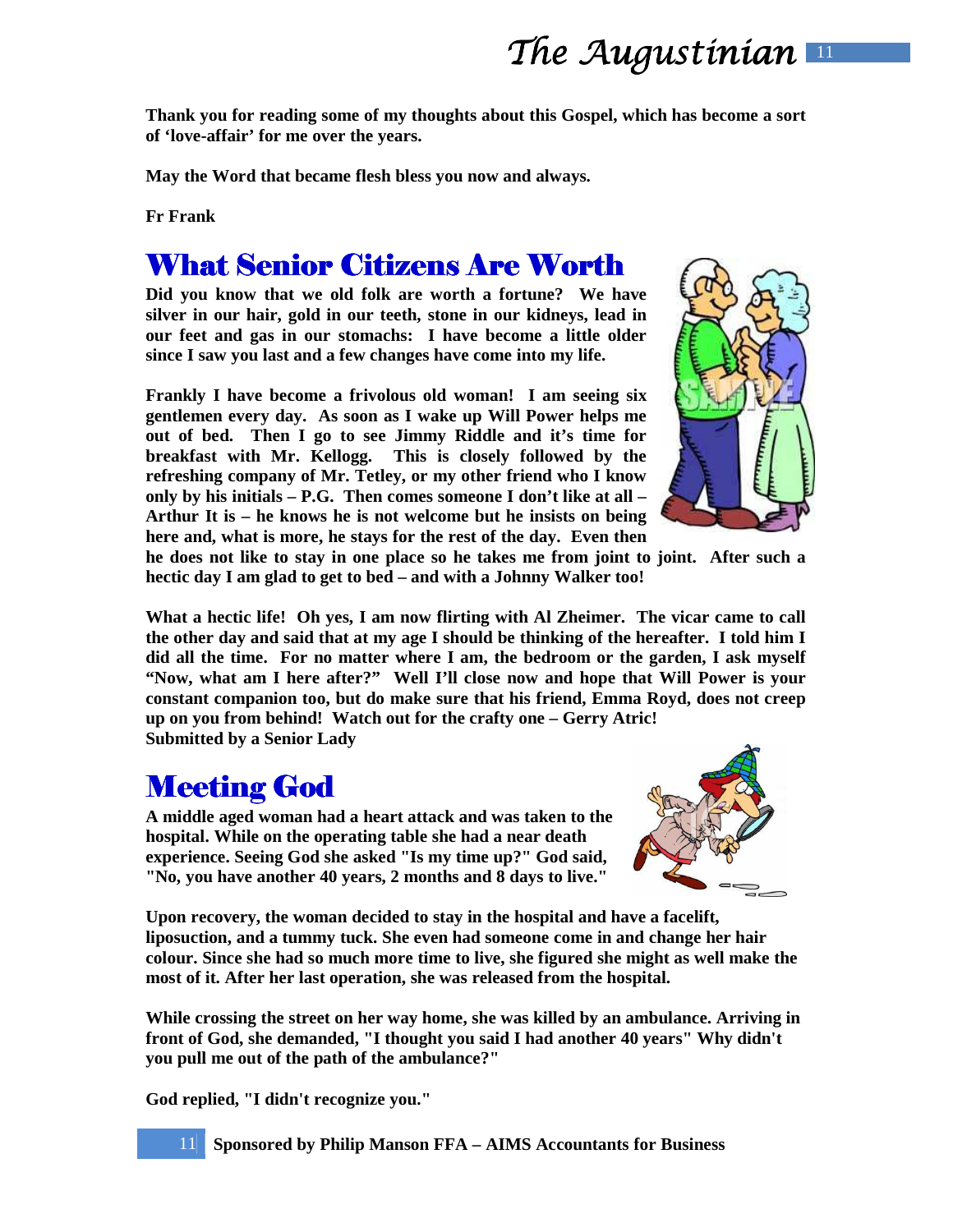# The Augustinian  $\mathbb{R}$

## How Good Is Your Reading?

**Aoccdrnig to a rscheearch at Cmabrigde Uinervtisy, it deosn't mttaer in waht oredr the ltteers in a wrod are, the olny iprmoetnt tihng is taht the frist and lsat ltteer be at the rghit pclae. The rset can be a total mses and you can sitll raed it wouthit porbelm.** 

**Tihs is bcuseae the huamn mnid deos not raed ervey lteter by istlef, but the wrod as a wlohe.** 

**Amzanig huh?** 

## **The Burgler**

**A burglar broke into a house one night. He shined his** 

**torch around, looking for valuables, and when he picked up a CD player to place in his sack, a strange, disembodied voice echoed from the dark saying, "Jesus is watching you."** 

**He nearly jumped out of his skin, clicked his torch out and froze. When he heard nothing more after a bit, he shook his head, promised himself a holiday after the next big score, then clicked the light on and began searching for more valuables.** 

**Just as he pulled the stereo out so he could disconnect the wires, clear as a bell he heard, "Jesus is watching you!" Freaked out, he shined his light around frantically, looking for** 

**the source of the voice. Finally, in the corner of the room, his torch beam came to rest on a parrot.** 

**"Did you say that?" He hissed at the parrot. "Yep," the parrot confessed, then squawked, "I'm just trying to warn you."** 

**The burglar relaxed. "Warn me, huh? Who in the world are you?" "Moses," replied the bird.** 

**"Moses?", the burglar laughed. "What kind of people would name a bird Moses."** 

**"The kind of people that would name a Rottweiler Jesus."** 



### Whole Lotta History!

**The local Knights of St. Columba (Council 302) have enjoyed fantastic success in both regional and national quizzes. In fact the Ladies team successfully won the Provincial trophy recently. The following are actual quiz answers from a variety of shows that we're sure our local Knights would never offer.** 



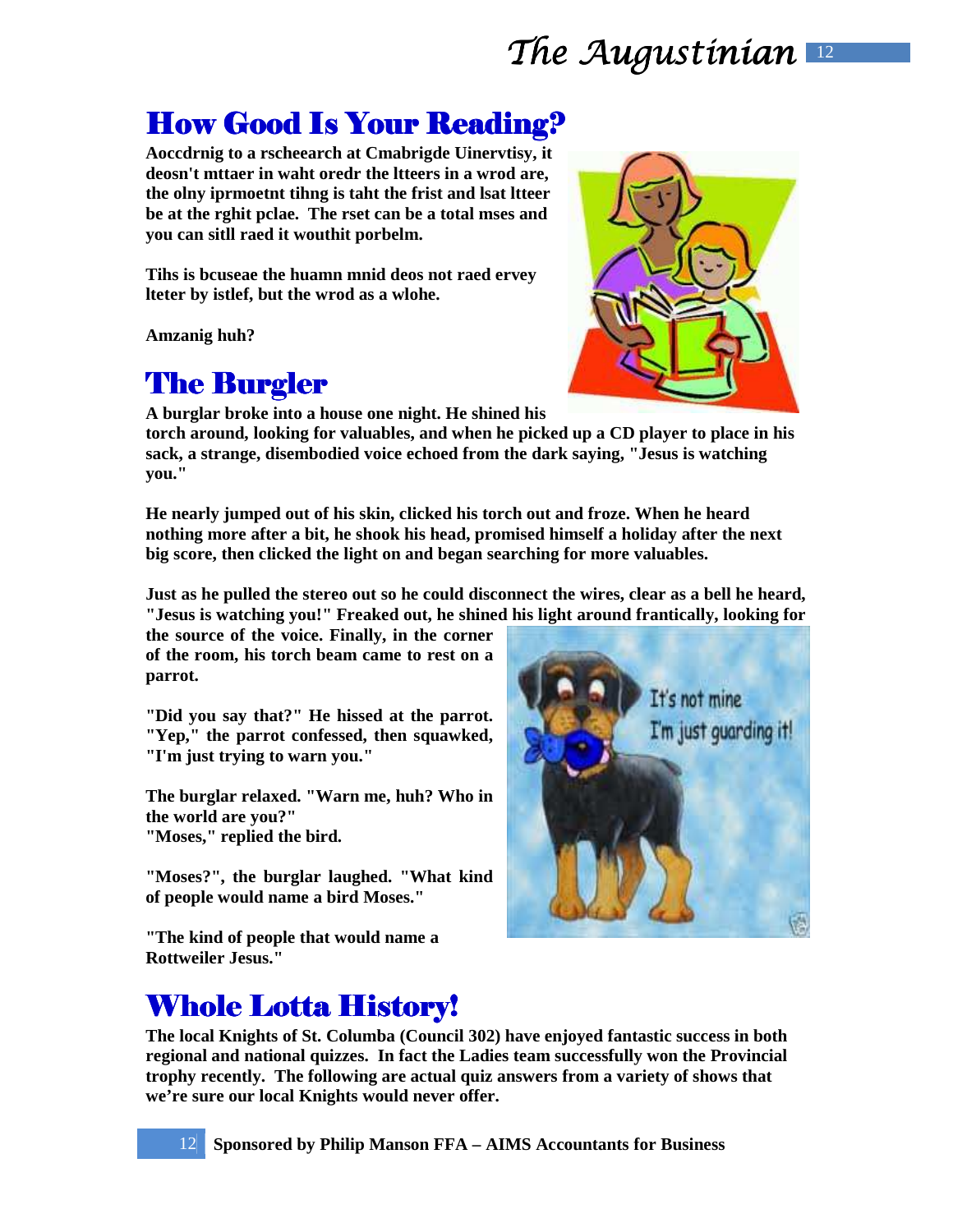## The Augustinian  $\blacksquare$

#### **The Biggest Game in Town (ITV)**

**Host: What was signed to bring World War 1 to an end? Contestant: The Magna Carta** 

#### **Sale of the Century (ITV)**

**Host: What is the name of the language used by the Ancient Egyptians and painted on walls? Contestant: Hydraulics** 

**Host: What was Hitler's first name? Contestant: Heil** 

#### **The Weakest Link (BBC)**

**Host: According to the Bible, what city was destroyed along with Gomorrah? Contestant: Atlantis** 

**Host: Which British Prime Minister famously said "we have become a grandmother?" Contestant: John Major** 

### **Our Lady Immaculate School**

**The following items are Log Book entries from Our Lady Immaculate School. They provide a fascinating social insight into the history of Chelmsford and into the activities of the teachers and pupils who worked and attended the school. The Log Book covers random entries from 1890 through to 1959. These entries are taken from 1948 onwards. The information we have is now somewhat sparse and there are big gaps in the dates. It is anticipated that the next issue will bring the record to an end with 1951-1959 covered.** 

**February 23rd 1948 – Infant attendance very low owing to illness and severe weather. Attendance low in all classes owing to snow and transport difficulties.** 



**September 6th 1948 – Mrs. Pavill, Caretaker since 1941, has resigned. Mrs. Hymas appointed.** 

**December 10th 1948 – At 3.30 pm a child from the Infants Department aged 7 ran across the London Road just outside the school premises and was knocked down by an Eastern National Express coach journeying to Braintree. The child was conveyed to hospital by the Police. The accident was witnessed by parents waiting for small children.** 

**October 12th 1949 – Mr. Barry, who recently returned from the Falklands Islands survey gave a lecture on the Antarctic to the Senior and Upper Junior classes.** 

**December 5th 1949 – Mrs. Offenburg gave lectures on Australia to Senior and Upper Junior classes. The children were extremely interested and the following day we received a letter from Mrs. Offenburg thanking us for the great pleasure it had given** 

13 **Sponsored by Philip Manson FFA – AIMS Accountants for Business**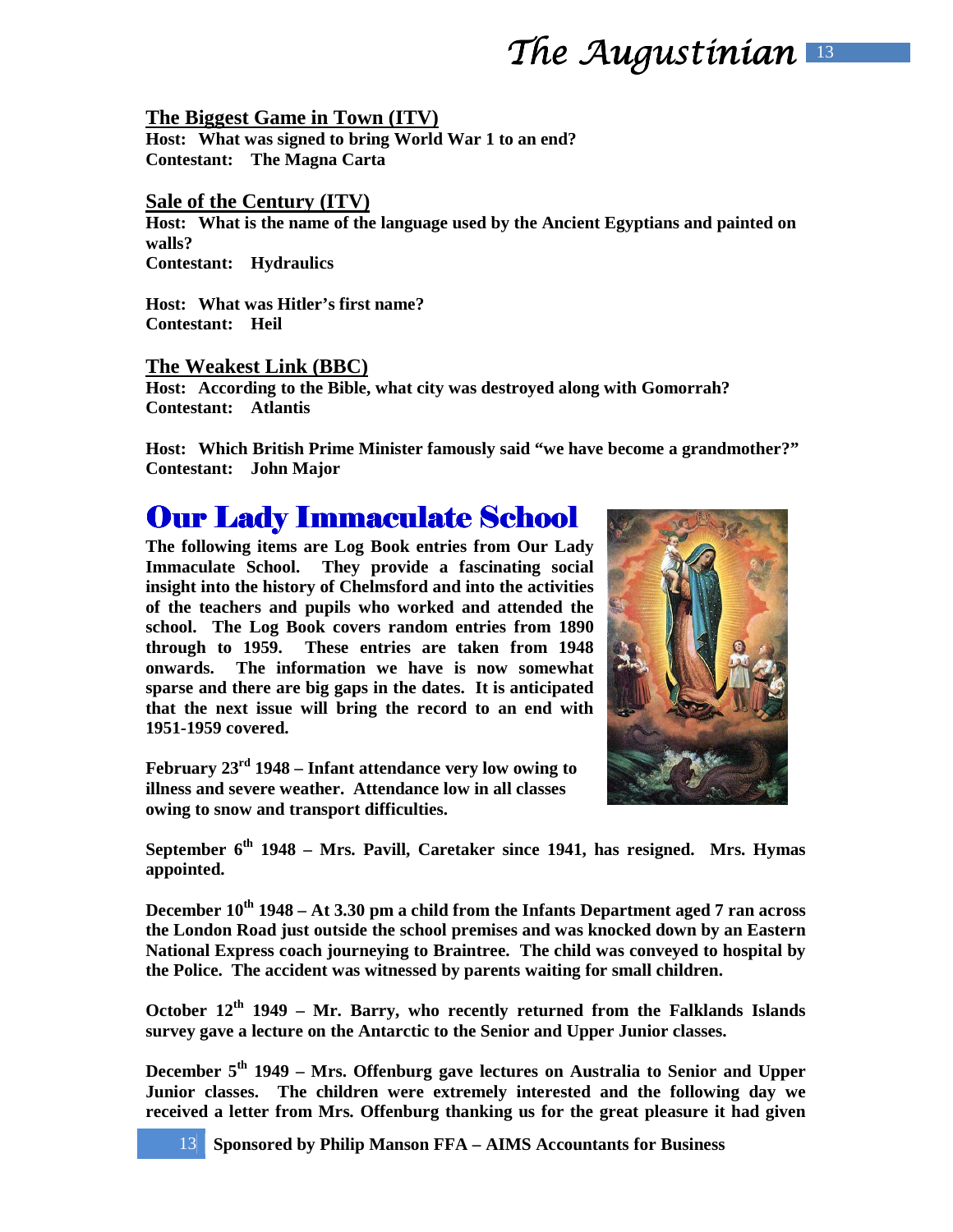**her to speak to them. She wrote "they were such bright and happy children and so eager and intelligent in their questioning that I deeply regretted not being able to stay with you longer and see more of your work. It was a delight to go into a school where the manners of the children were excellent."** 

**December 19th 1949 – Open Day. Many of the parents visited the school during the morning: they showed keen interest in the children's work. During the afternoon several of the classes performed short plays in the canteen.** 

**January 17th 1950 – It was with great regret that we heard of the death of one of our pupils R.I.P. – she had been suffering from rheumatic fever since the middle of last term.** 

**March 30th 1950 – 28 Senior girls accompanied by Mrs. Martin and Miss Ring visited the Ideal Homes Exhibition at Olympia.** 

**September 5th 1950 – School re-opened this morning with 321 on roll. Mr. Butt replaced Mr. Barrell. Sister M. Mercedes and Sister M. Martha were both absent with permission of the Managers: both were on Pilgrimages.** 

### **The Delights of Teaching**

**Many secondary schools now see it as vitally important that they forge excellent working links with the primary and junior schools they take their students from. This is a true report of one such link!** 

**St. Vincent's is very much an urban primary school with 31 students in their Year 6 class – these are the pupils who are in their last year of primary school and will be transferring to secondary school as the new 11 year olds in Year 7. They visit their local secondary school every Thursday for a 3 hour session. They get lessons in specialist subjects with secondary school teachers who they are likely to meet when they transfer. This is a system that works with other primary schools in the locality and each visiting school decides what lessons they would like at the start of the year. St. Vincent's chose Science, Physical Education and Information Technology as their 3 lessons.** 

**The ICT lessons had gone particularly well. The pupils had opportunities to develop their IT skills using presentation software – PowerPoint – and to talk about their presentations. Spreadsheets' was a topic that the class teacher had identified as important. The pupils were able to use Excel to work out the costs of running a zoo – although one pupil decided the best way of saving money on animal feed was to feed the zebra to the lions. They created graphs and pie charts, worked out calculations – adding, subtracting, multiplying and dividing along with percentages and also used their findings to write a short report on the costs of managing the** 



**zoo. At Christmas they used Movie Maker to create their own versions of the Nativity – downloading pictures, putting them in sequence, adding titles and credits and finally adding their own Christmas Carol as a music file. Once again they got to share their work. At one point they were working on a project using Control Technology – making**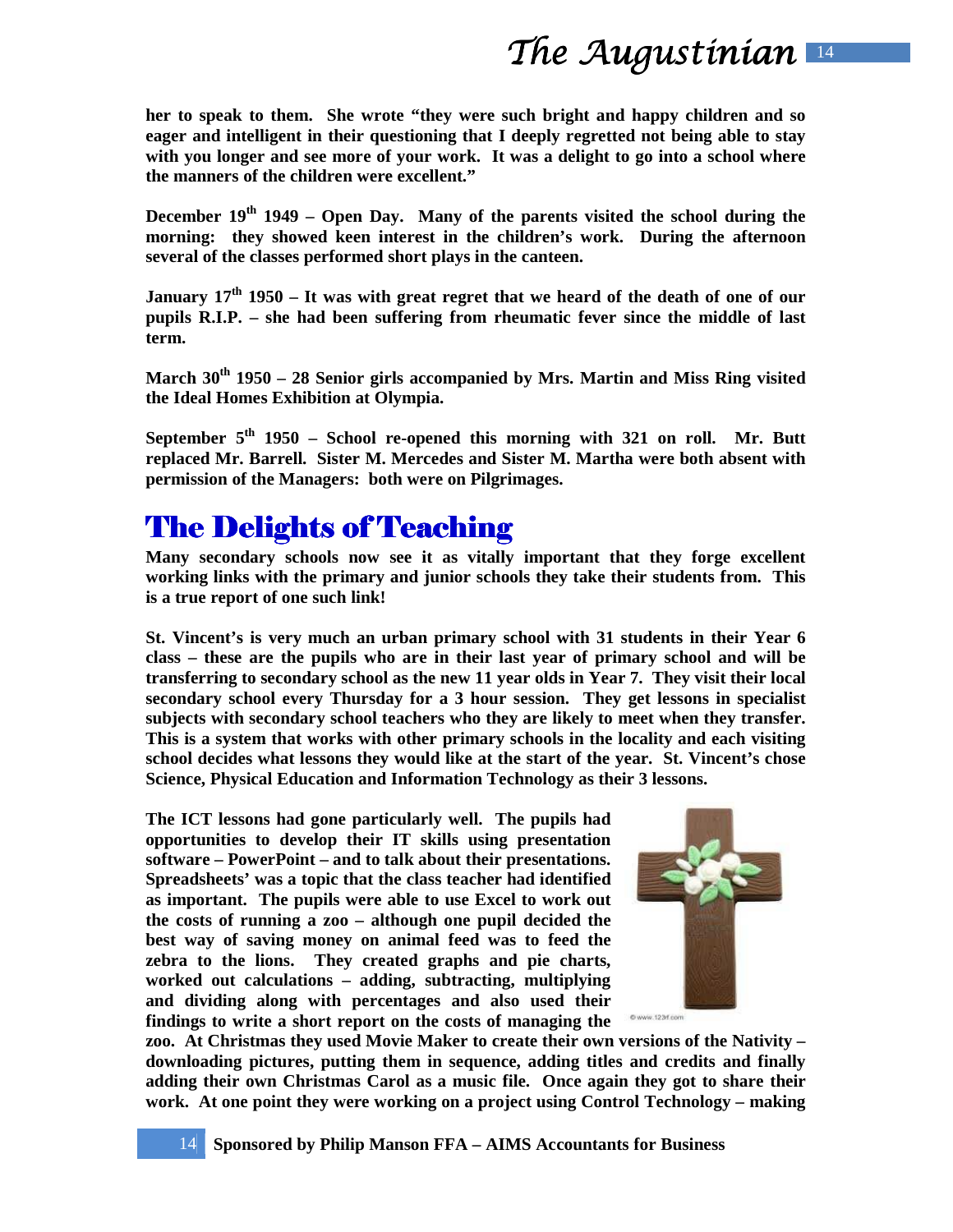**traffic lights go on and off, running a lighthouse with beacons and sound and finally making the motors work on a child's cot mobile. Hopefully you get the picture – they were good!** 

**At Easter the project revolved around them designing an appropriate Easter "treat". As you may well imagine we had designs involving Easter bunnies, Easter chicks – some designs involving both. The Easter chocolate theme really bedded in. The thought of a prize was really quite inspiring for them and so the voting for the best Easter idea was quite important. Eggs, bunnies, chicks – all were nicely described and displayed with the project brief – images, slogans and even some nice jingles. One young man offered the following idea:** 

**My chocolate bar if an oblong shape of dark chocolate because it's the base for something that's actually not very nice. On the oblong is a white chocolate cross that goes right through the dark chocolate and there are 5 strawberry "Smarties" on the cross like little red dots. The wrapper for my chocolate bar is purple because Jesus was wrapped in a purple cloak before he was crucified. My slogan for my chocolate bar is "this bar is given up for you so think of me when you eat it."** 

**The teachers were amazed that a 10 year old could come up with this idea and when asked what the name of the bar was he answered "Salvation".** 



**The late Pope, John Paul II, has been beatified at a ceremony at the Vatican in front of hundreds of thousands of Catholic faithful.** 

**Among those at St Peter's Square is French nun Marie Simon-Pierre, who says she was cured of Parkinson's Disease. Sister Marie, 49, said she and her fellow nuns had prayed for the intercession of the Pope after his death to cure her from Parkinson's Disease.** 

**Her sudden cure had no logical medical explanation and she later resumed her work as a maternity nurse, the Vatican says.** 

**God's love for us is freely given and unearned, surpassing all we could ever hope for or imagine. He does not love us because we have merited it or are worthy of it. God loves us, rather, because He is true to His own nature. As Saint John puts it "God is love and he who abides in love abides in God and God in him." (Address at Mission Dolores 1987)** 

**The modern technological world can offer us many pleasures, many comforts of life. It can even offer us temporary escapes from life. But what the world can never offer is lasting joy and peace. These are the gifts which only the Holy Spirit can give. (Meeting With Youth – New Orleans 1987**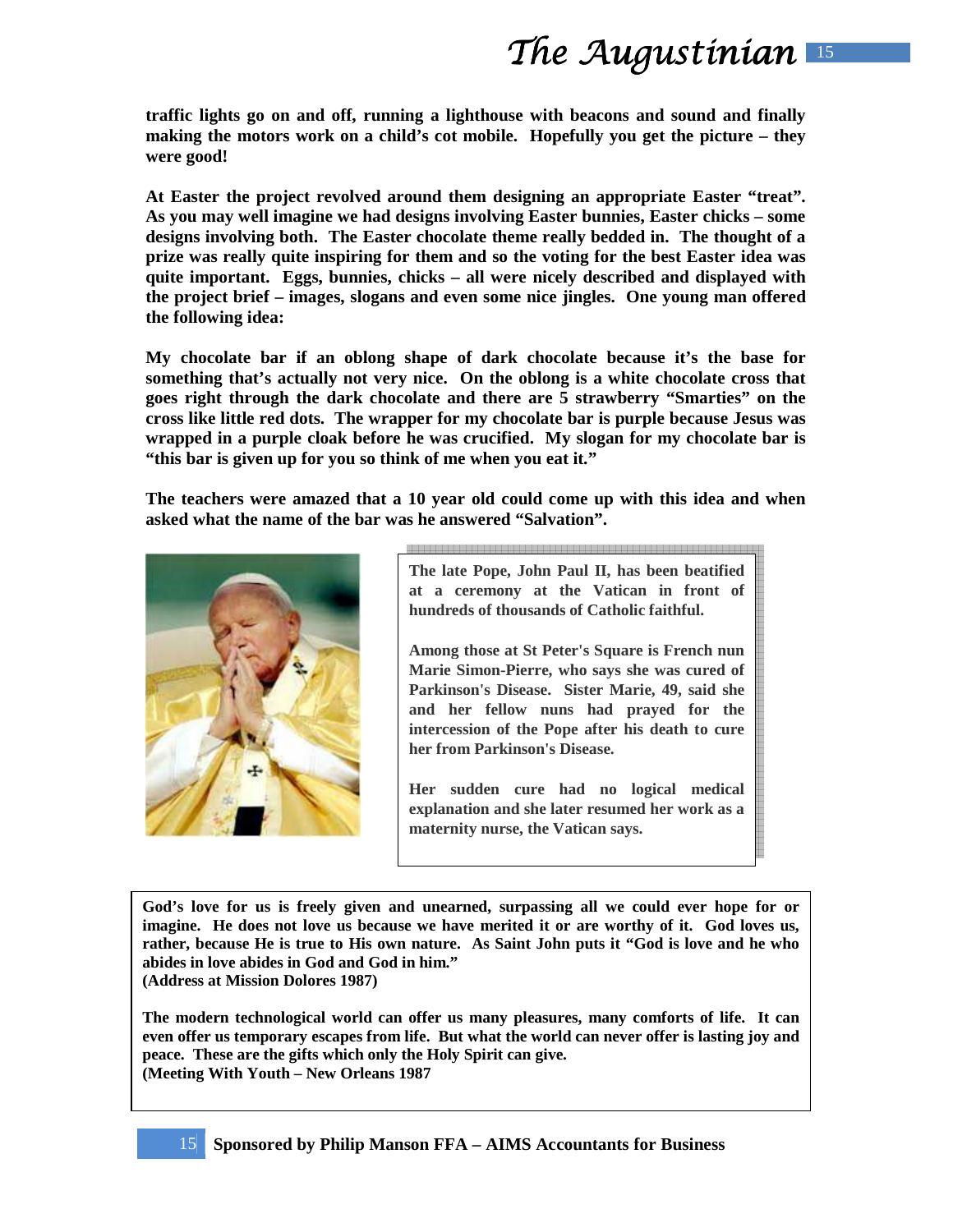|    |    |   | в  |    |    |                           |  |   |    |  |  |  |  |  |
|----|----|---|----|----|----|---------------------------|--|---|----|--|--|--|--|--|
|    |    | Б |    |    |    |                           |  |   |    |  |  |  |  |  |
|    |    |   |    |    |    |                           |  |   |    |  |  |  |  |  |
|    | Б  |   |    |    |    |                           |  |   |    |  |  |  |  |  |
|    |    |   | 10 |    |    |                           |  | 9 |    |  |  |  |  |  |
|    |    |   |    |    |    |                           |  |   |    |  |  |  |  |  |
|    |    |   |    |    |    |                           |  |   |    |  |  |  |  |  |
|    |    |   |    |    | 11 |                           |  |   | 12 |  |  |  |  |  |
| 13 |    |   |    |    |    |                           |  |   |    |  |  |  |  |  |
|    |    |   |    |    |    |                           |  |   |    |  |  |  |  |  |
|    |    |   |    |    |    |                           |  |   |    |  |  |  |  |  |
|    | 14 |   |    |    |    |                           |  |   |    |  |  |  |  |  |
|    | 15 |   |    |    |    |                           |  |   |    |  |  |  |  |  |
|    |    |   |    |    |    |                           |  |   |    |  |  |  |  |  |
|    |    |   |    | 16 |    |                           |  |   |    |  |  |  |  |  |
|    | 17 |   |    |    |    |                           |  |   |    |  |  |  |  |  |
|    |    |   |    |    |    | <b>Names &amp; Places</b> |  |   |    |  |  |  |  |  |
|    |    |   |    |    |    |                           |  |   |    |  |  |  |  |  |

#### **Across**

- **3. The first Book of the Old Testament**
- **6. Runaway slave in Paul's shortest letter to Philemon**
- **9. Tax collector chosen as a Disciple**
- **10. City captured by Joshua**
- **11. Blind man healed by Jesus in Mark 10:46-51**
- **13. Prophet who appears with Jesus in Mark 9**
- **15. Prepares the way for the Lord Matthew 3**
- **16. Raised from the dead by Jesus in John's Gospel**
- **17. First King anointed by Samuel**

#### **Down**

- **1. Philistine killed by David**
- **2. Jesus' home town where people rejected Him in Luke 4**
- **4. Builder of the Temple in Kings 1 6**
- **5. He was thrown into a den of lions by King Darius**
- **7. Samaritan town where Jesus meets a woman at a well**
- **8. Father of James and John Matthew 10**
- **10. Had an encounter with a whale!**
- **12. Takes the place of Judas in Acts 1 1:26**
- **14. Leads the People of Israel out of Egypt in Exodus.** 
	- 16 **Sponsored by Philip Manson FFA AIMS Accountants for Business**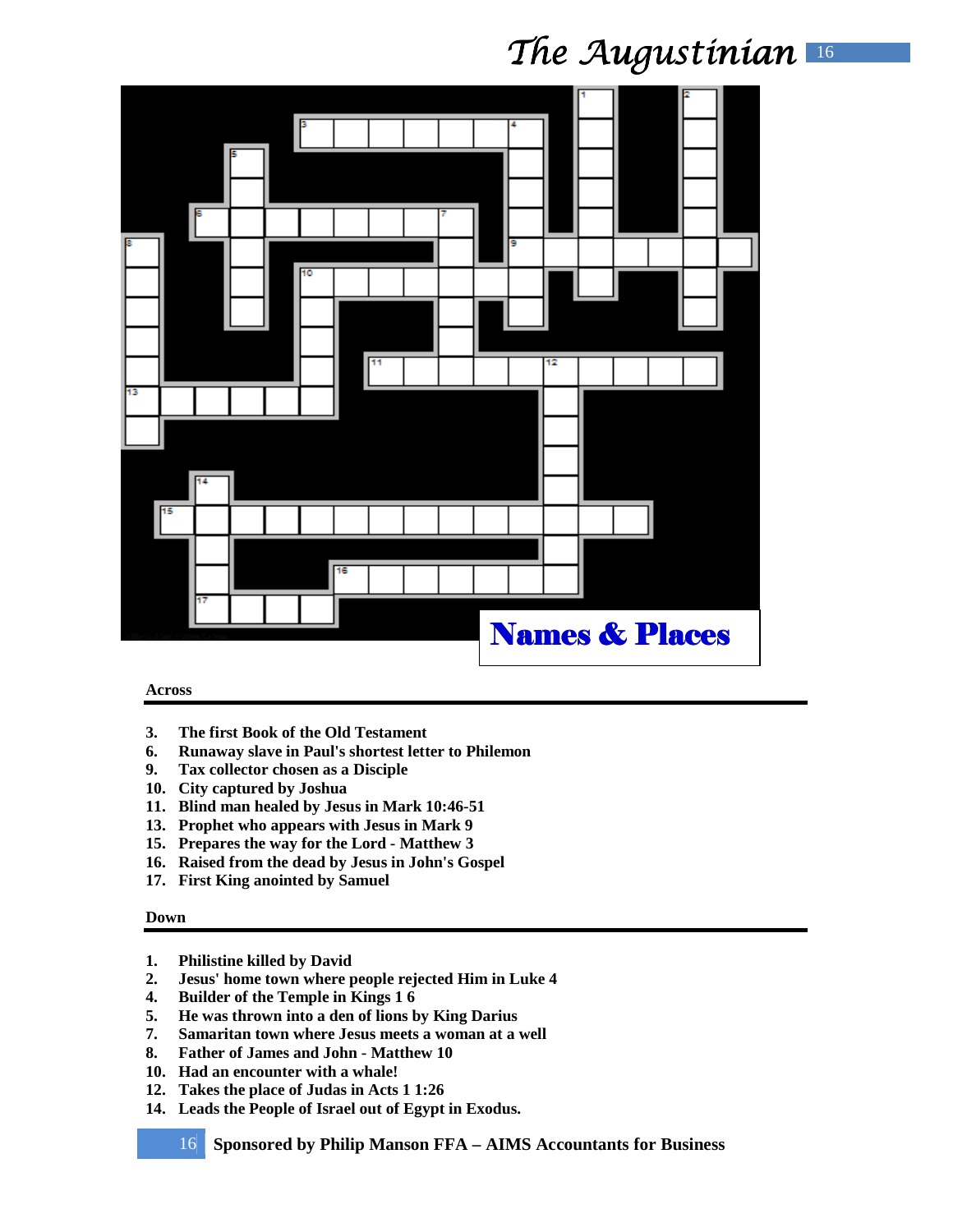# The Augustinian  $\blacksquare$

### Catholics, Sport & the 2012 Olympics

**James Parker (Catholic Executive Co-ordinator) – james.parker@cbcew.org.uk The Olympic Games will be held in our Diocese from 27th July to 12th August 2012 with the Paralympic Games held at the end of August and into September. The following statistics are offered for your consideration!** 

- **46 Olympic and Paralympic sports will take place**
- **22,800 athletes and coaches will be involved**
- **25,000 Press/Media people with 4 billion viewers worldwide**
- **14 million meals will be served the largest refectory will hold 10,000 people**
- **9 million tickets are available**
- **A total workforce of around 250,000 people**
- **Events will be held in 10 dioceses including events in Weymouth, Glasgow, Manchester, Cardiff, Newcastle and Coventry.**

**The "More Than Gold" project, established in 2007, aims for churches and schools to "reach their community in fresh and ongoing ways in Jesus' name."** 

**To this end there are a number of programme teams set up to allow these aims to be achieved. They include teams to promote:** 

- **1. Intercession and prayer;**
- **2. Festivals and performing arts including the Olympic Peace Concert;**
- **3. Sports Mission with the aim of reducing teenage crime through running activities such as "night league" sports when crimes tend to be committed and to help to provide an outlet for young people;**
- **4. Chaplaincy to support not only teams of athletes but also opportunities for visitors and spectators to engage with their faith;**
- **5. Athlete Family Homestay a chance for people to stay in local homes and to support their Olympic teams when paying the cost of hotel accommodation would be impossible;**
- **6. Social Justice with the aim of developing initiatives that look at the issues of homelessness, fair-trade, the environment, anti-human trafficking, the sex trade and child labour.**

**www.morethangold.org.uk** 

#### **Catholic Legacy**

**On Friday 17th September 2010 Pope Benedict XV1 paid tribute to his athletic predecessor with the launch of a sports foundation at St. Mary's University College. He said** 

**"In view of London's forthcoming Olympic Games, it has been a pleasure to inaugurate this Sports Foundation, named in honour of Pope John Paul II."** 

**The Foundation for Sport will encapsulate the late Pope's vision that sport and faith could work hand in hand.**

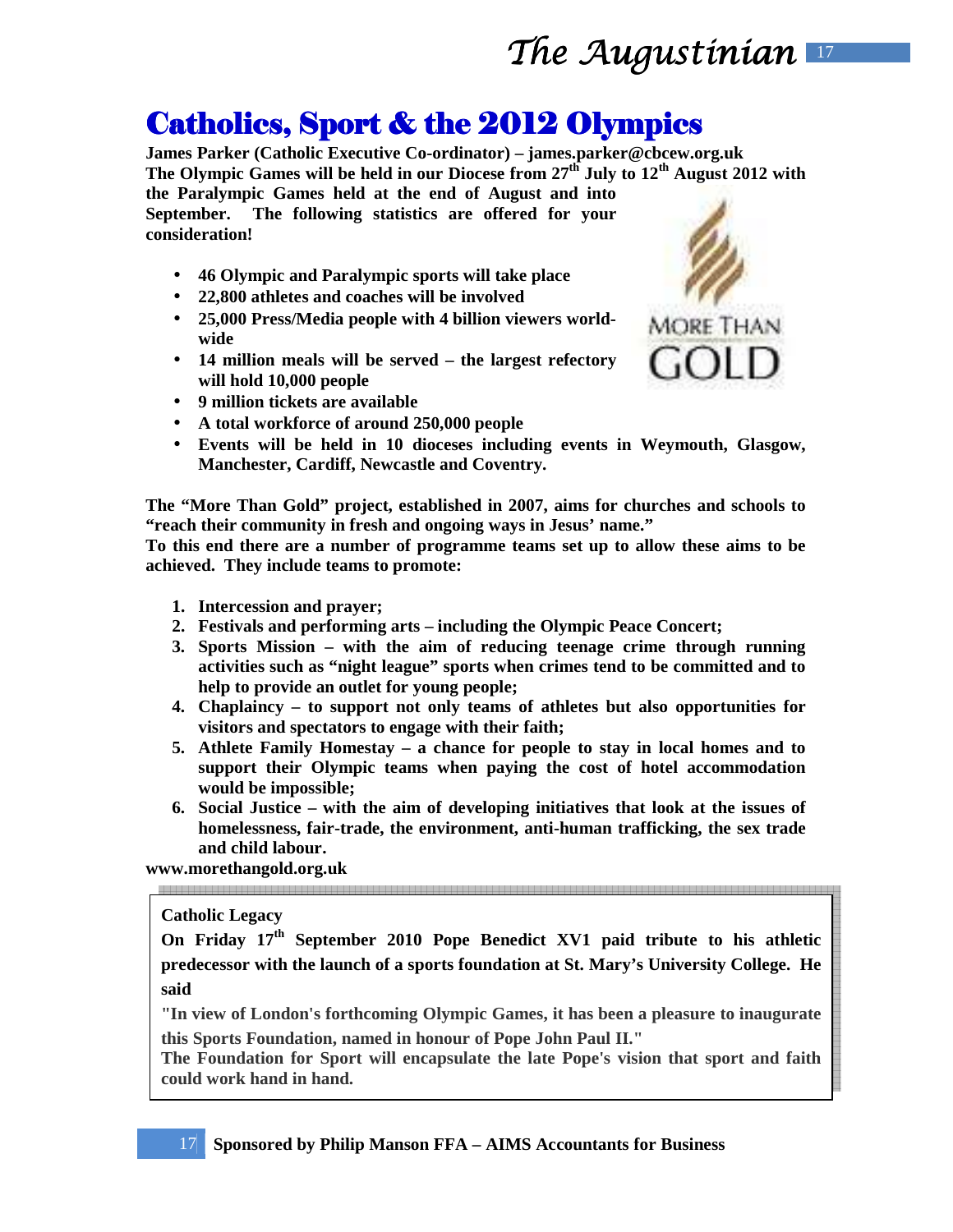## The Augustinian  $\mathbb{R}$

### **Names and Places Answers**

#### **Across**

- **3. GENESIS—The first Book of the Old Testament**
- **6. ONESIMUS—Runaway slave in Paul's shortest letter to Philemon**
- **9. MATTHEW—Tax collector chosen as a Disciple**
- **10. JERICHO—City captured by Joshua**
- **11. BARTIMAEUS—Blind man healed by Jesus in Mark 10:46-51**
- **13. ELIJAH—Prophet who appears with Jesus in Mark 9**
- **15. JOHNTHEBAPTIST—Prepares the way for the Lord Matthew 3**
- **16. LAZARUS—Raised from the dead by Jesus in John's Gospel**
- **17. SAUL—First King anointed by Samuel**

#### **Down**

- **1. GOLIATH—Philistine killed by David**
- **2. NAZARETH—Jesus' home town where people rejected Him in Luke 4**
- **4. SOLOMON—Builder of the Temple in Kings 1 6**
- **5. DANIEL—He was thrown into a den of lions by King Darius**
- **7. SYCHAR—Samaritan town where Jesus meets a woman at a well**
- **8. ZEBEDEE—Father of James and John Matthew 10**
- **10. JONAH—Had an encounter with a whale!**
- **12. MATTHIAS—Takes the place of Judas in Acts 1 1:26**
- **14. MOSES—Leads the People of Israel out of Egypt in Exodus**

### Fact or Fiction

**In the 1400's a law was set forth in England that a man was allowed to beat his wife with a stick no thicker than his thumb. Hence we have - 'the rule of thumb'**

**Many years ago in Scotland , a new game was invented. It was ruled 'Gentlemen Only...Ladies Forbidden'.. .. and thus, the word GOLF entered into the English language.** 

**Every day more money is printed for Monopoly than the U.S. Treasury.**

**It was the accepted practice in Babylon 4,000 years ago that for a month after the wedding, the bride's father would supply his son-in-law with all the mead he could drink. Mead is a honey beer and because their calendar was lunar based, this period was called the honey month, which we know today as the honeymoon.** 

#### The Association of British Travel Agents **and Thomas Cook published a list of genuine complaints they've had from holidaymakers on their return. They paint a truly fascinating picture of the British abroad….**

**"No one told us there would be fish in the sea. The children were startled."** 

**"We had to queue outside with no air conditioning."**

- **"I think it should be explained in the brochure that the local store does not sell proper biscuits like custard creams or ginger nuts."**
- **"It took us nine hours to fly home from Jamaica to England. It only took the Americans three hours to get home."**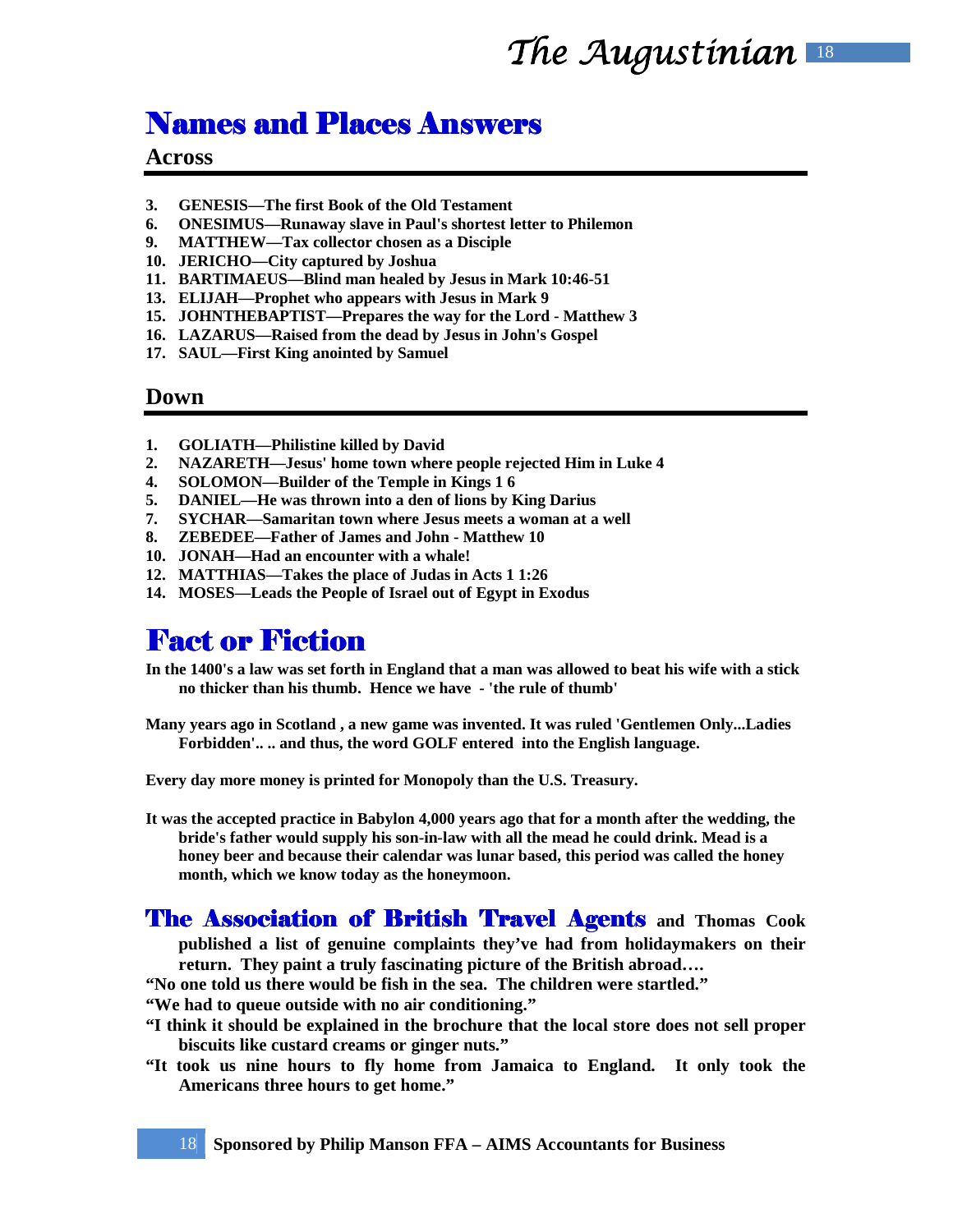## **Holiday Music**

**As the holiday season is fast approaching here are some ideas for music for that well earned break** 

**London's Calling The Clash**  New York.... **Frank Sinatra** 

**California Dreaming The Mama's & the Papa's Echo Beach** Katrina & the Waves **Australia Manic Street Preachers** 

## You Know You Are Living In 2011 When...

**You accidentally enter your PIN on the microwave.** 

**You haven't played solitaire with real cards in years.** 

**You have a list of 15 phone numbers to reach your family of three.** 

**You e-mail the person who works at the desk next to you.** 

**Your reason for not staying in touch with friends and family is that they don't have e-mail addresses.** 

**You pull up in your own driveway and use your mobile phone to see if anyone is home to help you carry in the shopping.** 

**Every commercial on television has a web site at the bottom of the screen.** 

**Leaving the house without your mobile phone, which you didn't even have the first 20 or 30 (or 60) years of your life, is now a cause for panic and you turn around to go and get it.** 

**You get up in the morning and go on line before getting your breakfast.** 

### **Weirdest Things Owned By Prince Charles!**

- **As Prince of Wales and Duke of Cornwall, Prince Charles owns rather more than the rest of us including:**
- **The Oval Cricket ground.**
- **Dartmoor Prison.**
- **The cargo of any ship wrecked off Cornwall.**
- **The village of Daglingworth in Gloucestershire.**
- **The estate of any Cornishman who dies without making a will.**
- **Any whale or porpoise washed up on a Cornish beach.**

**However, the current title holder of "Weirdest Thing" is that His Royal Highness is also entitled to an annual tithe of 300 puffins from the residents of the Scilly Isles!**